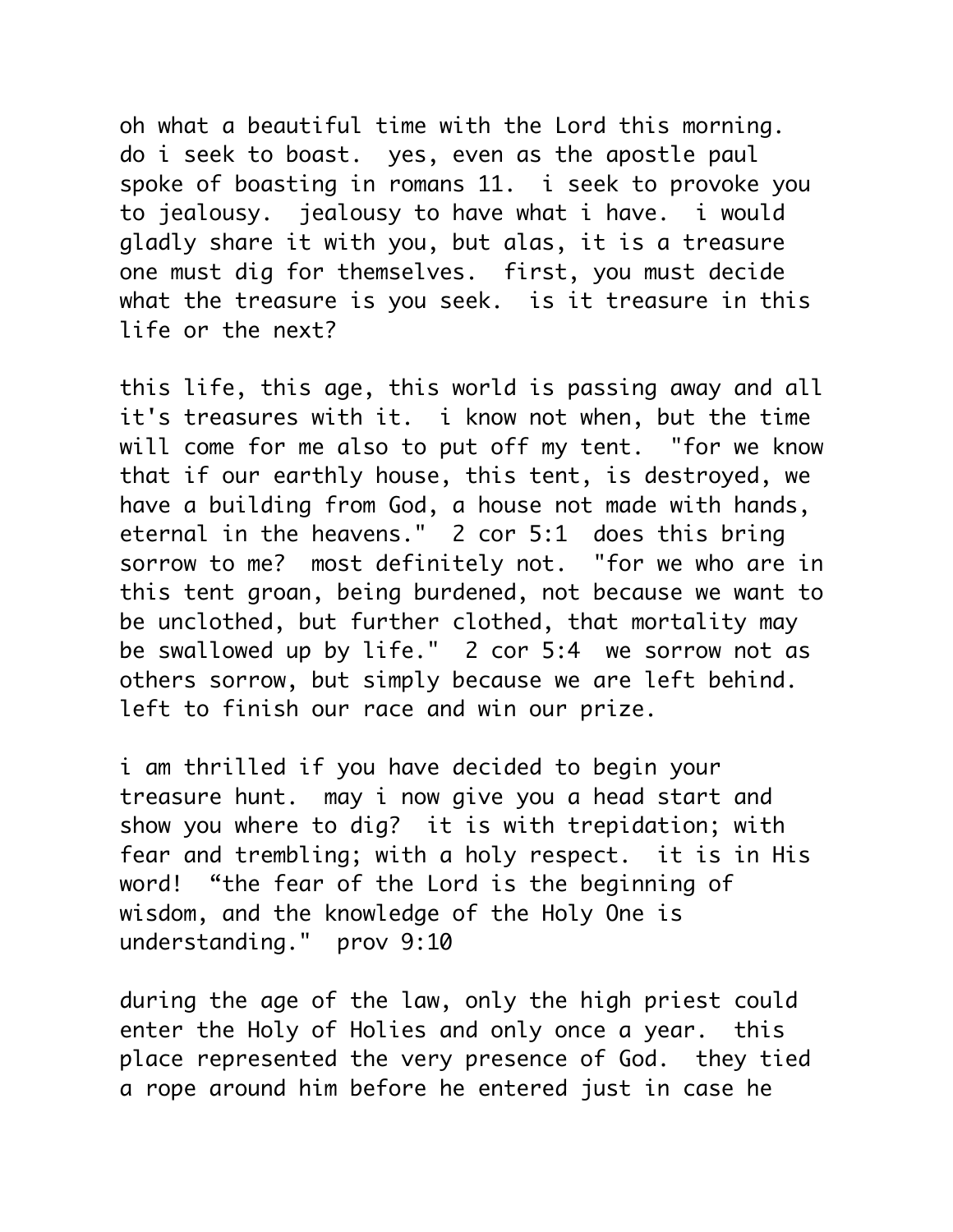died and needed to be pulled out. that's how serious it was. it has been estimated that the curtain was thirty feet high and as much as a hand's width thick. (not just a window shade) when Jesus breathed His last breath, the curtain (veil) that covered the Holy of Holies was split from top to bottom. this signified that the way was now open for everyone to enter.

it is now accessible to all who would. do we dare enter with any less trepidation that the high priest did? yes, He is a loving Father, but He remains holy. though He is Father, He is God! only the blood of Jesus covers enough to keep us from perishing in the presence.

how glorious that presence is. but alas, the glory fades because it is not ours. even as moses veiled his face as the glory faded, the glory fades from us if we let it. the day or fear or anger or life in general all take their toll. they all separate us from the presence. "but we all, with unveiled face, beholding as in a mirror the glory of the Lord, are being transformed into the same image from glory to glory, just as by the Spirit of the Lord." 2 cor 3:18

indeed, "salvation is free -- but intimacy will cost you everything." how do we enter this constant presence? we go to the cross as Jesus did. "if anyone desires to come after Me, let him deny himself, and take up his cross daily, and follow Me. " luke 9:23 the result will be a life you never knew you could have. "i have been crucified with Christ; it is no longer i who live, but Christ lives in me; and the life which i now live in the flesh i live by faith in the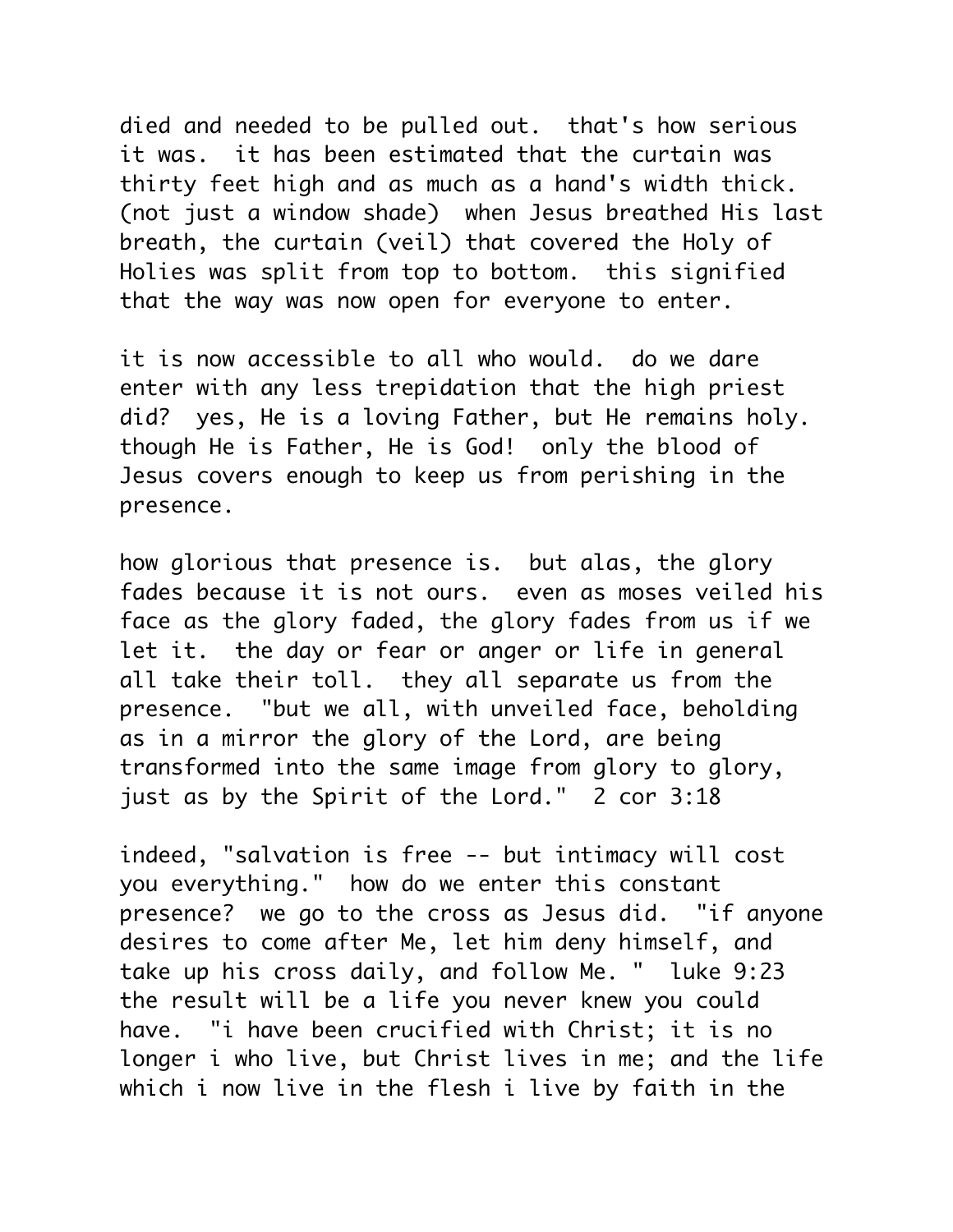Son of God, who loved me and gave Himself for me." gal 2:20

a former preacher of mine used to talk about crucifying self. he said "you may be able to drive in the nails through your feet and into one hand, but someone else is needed to drive the nail into that last hand". if you struggle, the pain will be longer. there is nothing joyful about crucifixtion. the romans used it just because it was a horrible and painful means of death. it may be a friend or foe that drives that last nail, but your reaction must be the same for either. love. "he who does not love does not know God, for God is love."  $1$  john  $4:8$ 

i have heard it said if there was any question that might be asked when you got to heaven, it would be simply this: "did you learn to love?". not the love the world knows, but the love of God which caused our Lord Jesus to suffer humiliation and death on the cross. therein lies no hatred or fear or unforgiveness. what did Jesus say are the greatest the greatest commandments? "'you shall love the Lord your God with all your heart, with all your soul, with all your strength, and with all your mind,' and 'your neighbor as yourself.'" luke 10:27

so i pray you will begin your "dig" if you have not already. though rocks and slings and arrows may hinder your way, it is persistence that will find the treasure. we use the sword of our mouth to guard our treasure as we dig. "but he who endures to the end shall be saved." matt 24:13